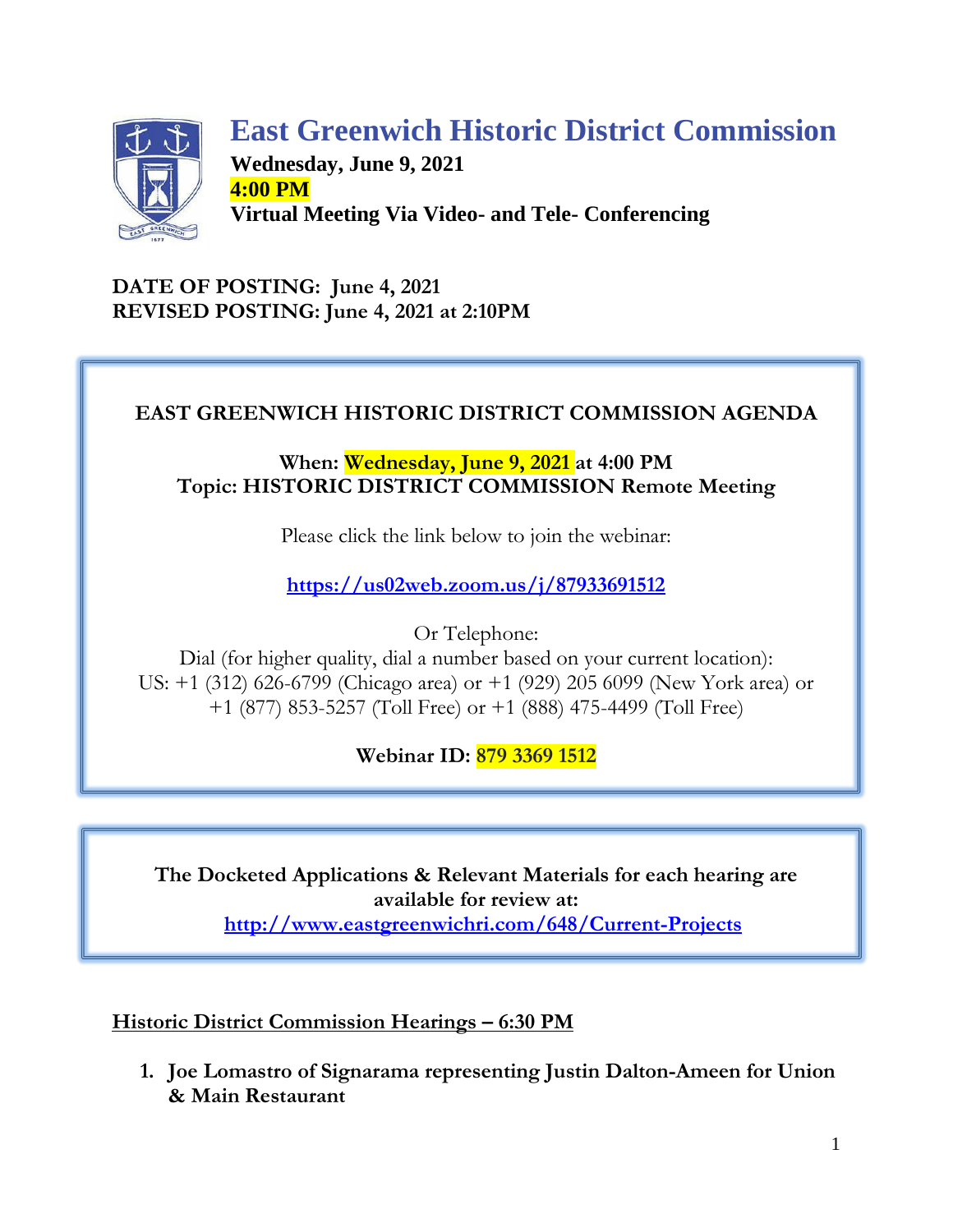**455 Main Street; Map 75 AP 3 Lot 87 Proposed Work: Install New Wall Signage on the east and north elevations of the buildings for a new restaurant called "Union & Main" - FINAL**

- **2. Marshall Building & Remodeling representing Christine Zenga 28 King Street; Map 85 AP 1 Lot 41 Proposed Work: Blanket Window Replacement – FINAL (Continued from the April 14, 2021 and May 12, 2021 HDC meetings)**
- **3. Pamela Unwin-Barkley representing Patricia Cardi 30 Rector Street; Map 85 AP 1 Lot 414 Proposed Work: Construct an 24'x26.6' Addition to the West Side of the Existing Residence, Match all Finishes, Doors & Windows to the Existing Conditions; Replace Existing Wood Fence for a Wrought Iron Fence – CONCEPTUAL**
- **4. Robert Plain**

**50 Vine Street: Map 75 AP 3 Lot 221 Proposed Work: Demolition of Existing Garage; Additions on the East and West Elevations of the Existing Residence; and New Construction of a Detached Accessory Dwelling Unit – CONCEPTUAL**

- **5. Johann Patlak & Nina Eichacker 47 Peirce Street; Map 85 AP 1 Lot 258 Proposed Work: Expansion of Photovoltaic Panel Array on South Facing Roof Surfaces – FINAL**
- **6. Tom & Kelly Clayton dba Touchdown Realty Group, LLC 104 Duke Street; Map 85 AP 1 Lot 415 Proposed Work: Complete Demolition of the Existing Structure and New Construction of a Five (5) unit Residential Structure – FIRST HEARING**
- **7. Peoples Home Loans – Jarod DiSanto 536 Main Street; Map 75 AP 3 Lot 111 Proposed Work: Install a New Wall and Projecting Sign**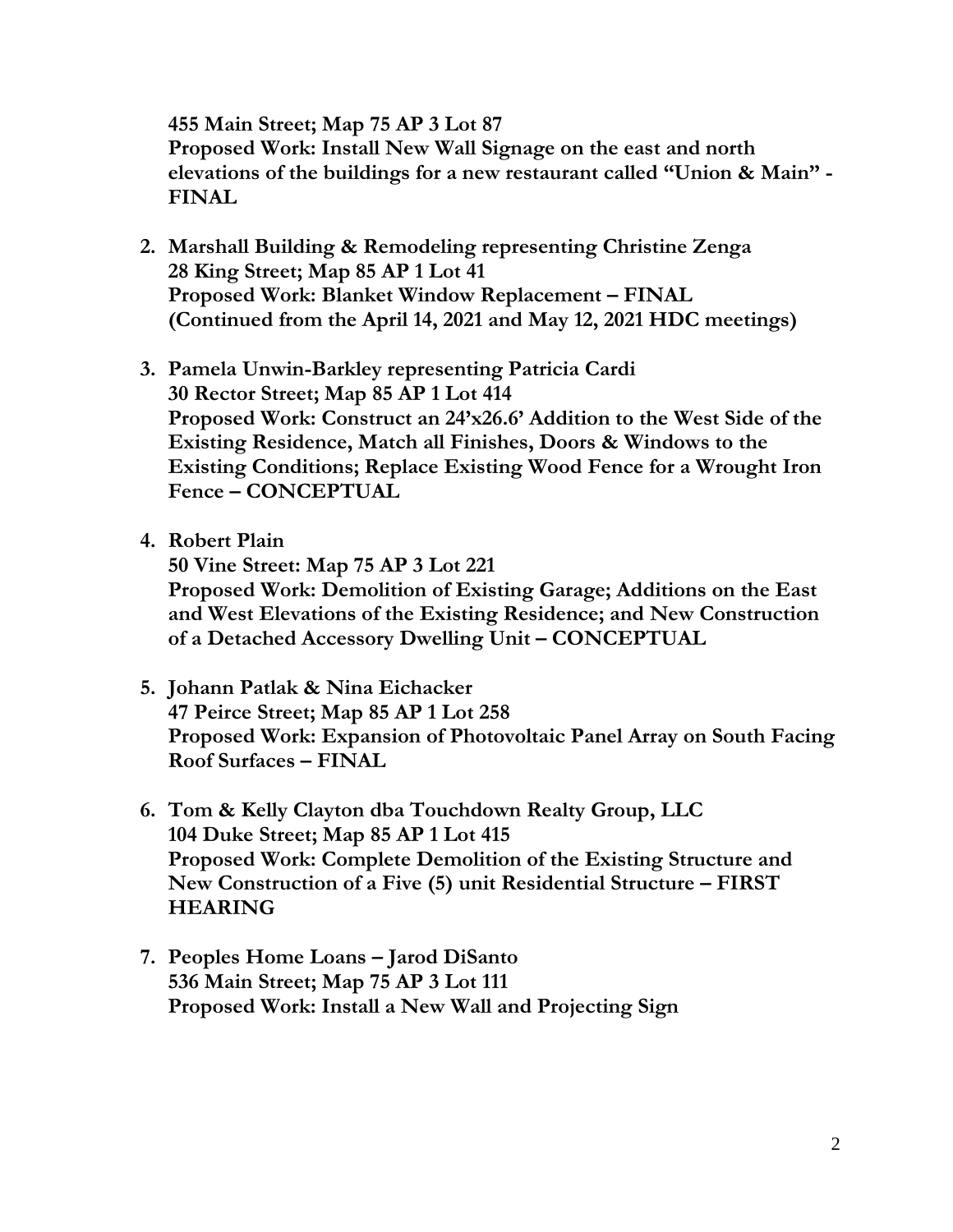#### **Historic District Commission Business - After Hearings**

- 1. Minutes: Review and approval of the January 13, 2021, February 10, 2021, March 25, 2021, April 14, 2021 and May 12, 2021 meeting minutes.
- 2. COMMISSIONER REPORTS: Commission members may report on cases where they have been appointed as Referee, and refer observations or possible violations that they have observed to staff. Any substantive discussion of any such Report shall require addition to the Agenda by motion.

#### **Adjourn**

## **INSTRUCTIONS TO ACCESS THE MEETING**

The information provided is to assist board members, applicants and their representatives, residents and other interested parties with the technical information necessary to participate.

The Town has chosen to use a video conferencing product called ZOOM for hosting local public meetings during the current health emergency. Zoom is available as an app – you can download it your smart phone or personal computer for free. (Deluxe "for-a-fee" versions also exist and many of you may already be using those in your own personal or business dealings.) You will also have the low-tech option of simply phone dialing-in for audio-only.

Attendees are encouraged to test their internet connection and audio capabilities in advance of the meeting. Please use the following link for detailed information from Zoom on how to test your equipment:

<https://support.zoom.us/hc/en/-us/articles/115002262083>

We strongly encourage you to access the meeting visually – for obvious transparency reasons, so you can see Board members and applicants – but also because the presentations will be on-screen (plan sets and related reports) to round out your understanding of what is being considered.

To be clear, you do not have to have a Zoom account to attend a Zoom meeting. You may wish to create an account, but that is not required to participate in the Town's "virtual" public meetings. We hope you will join us via Smartphone, tablet, laptop, or computer as this option enables you to view the Board and presenters in a gallery view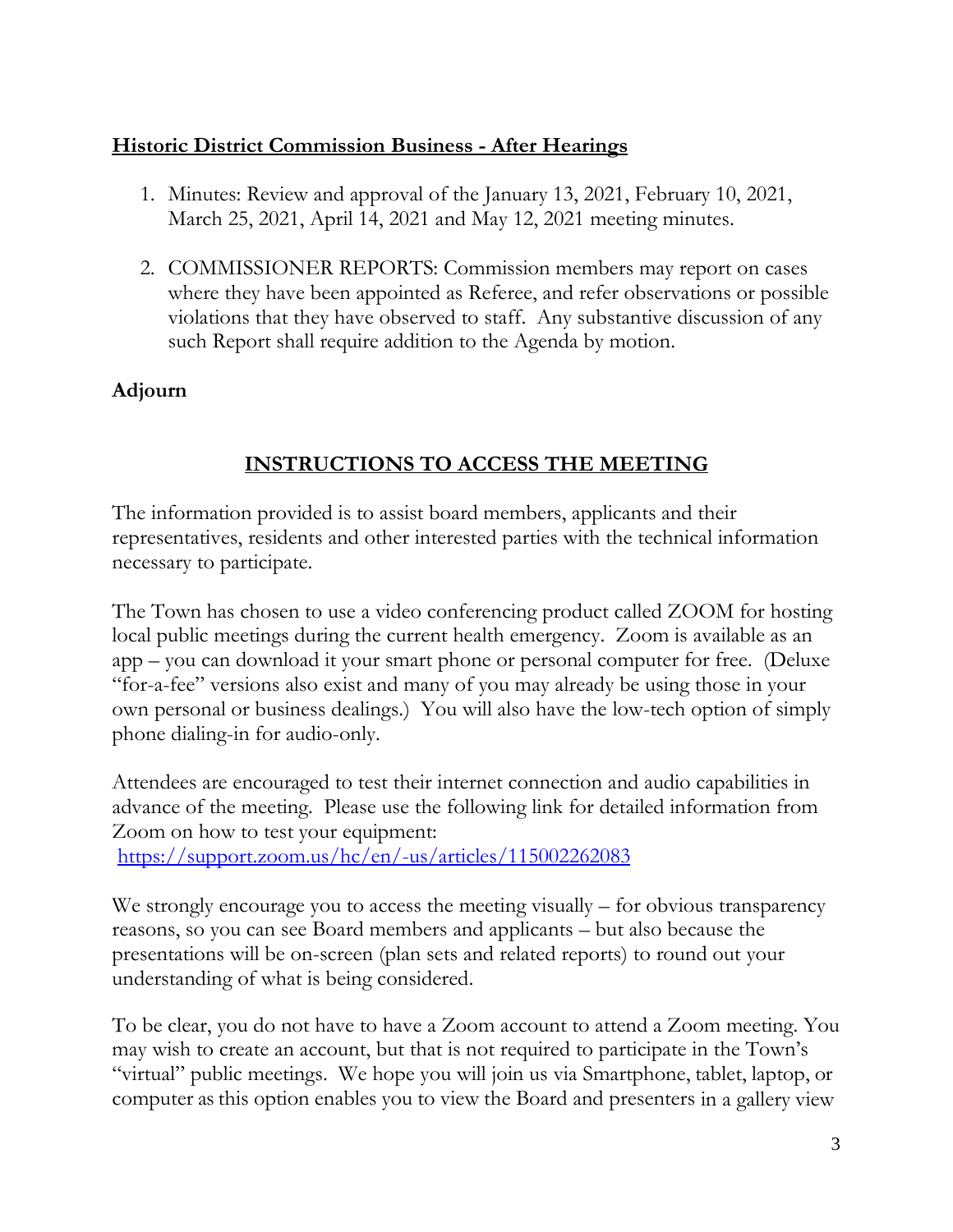and to see all application materials presented on your screen. If accessing the meeting this way, you will be prompted to download the software. You can get to the meeting by either clicking the hyperlink in the posted agenda (available via the Town's or Secretary of State's Website) OR -

## **Go to Zoom.us and Simply Click on "Join a Meeting".**

When you go to the Zoom website, you will be prompted to either JOIN or DOWNLOAD the Zoom tool. Note t he download will require a second step to install the application. This is a personal choice.

# **Enter this Webinar/Meeting ID: 879 3369 1512**

(The meeting ID will be different for every zoom meeting/webinar you join. The meeting ID above is specific to the Wednesday, June 9, 2021 HDC meeting.)

To join you will be asked for your name and email. Your name is all that is required.

You will be asked if you want to join the meeting audio via computer audio, or via telephone. Use of computer audio is recommended, if enabled on your device, however you can also use your telephone for audio. When you enter the meeting room, your phone will be muted. You will be able to see members and participate when called on for public comment. If you would like to speak when the Chair opens the floor for public comment, use the 'raise your hand' icon in the Zoom platform, located toward the bottom of the screen. You will be recognized to speak and can share your comments via audio when recognized. You will be prompted on your screen to unmute yourself and you will be required to state your name for the record.

# **If Accessing the Meeting By Telephone:**

If you do not wish to or if you do not have a device capable of accessing the internetbased Zoom meeting, you may use your telephone – land line or cellular - for audioonly access to the proceedings.

# **Dial this number to join: +1 929 205 6099**

Alternative phone numbers can be used if necessary (if the line rings busy, for example):

> +1 312 626 6799 (Chicago); or +1 346 248 7799 (Houston); or  $+1$  669 900 6833 (CA); or  $+1$  301 715 8592 (Maryland).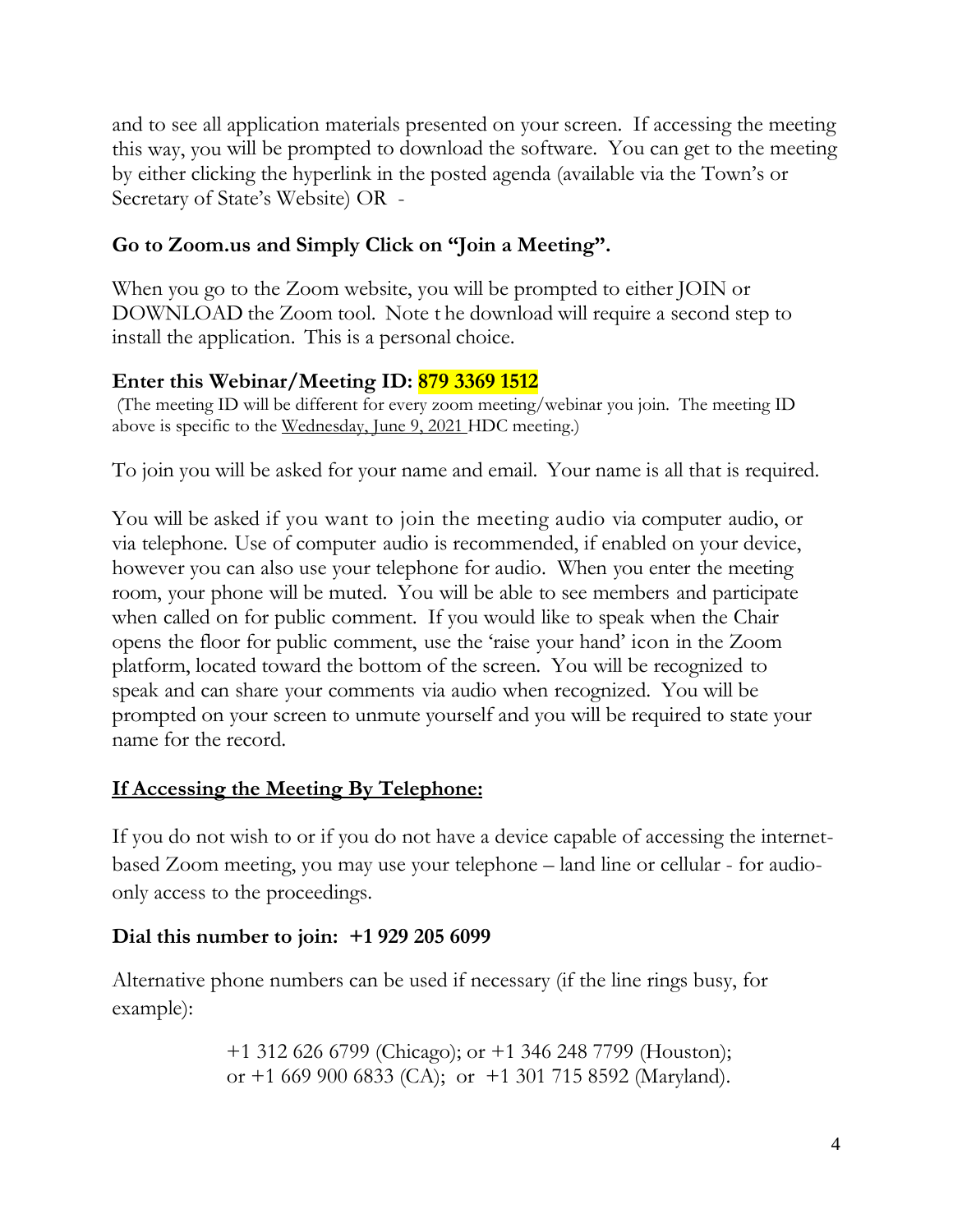## **Enter this Webinar/Meeting ID: 879 3369 1512**

# **Then press # and then # again (there are no "Participant ID's").**

When you join the meeting, your phone will be muted.

At the appropriate time, the meeting will be open for questions and comments. During the public comment portion of the meeting, anyone who wishes to be heard will be allowed to speak. Only one commenter at a time will be allowed to speak to ensure the comment is clearly heard and recorded. To be recognized, you will need to "raise your hand". Dial **\*9** to 'raise your hand' and be recognized to speak. Dial **\*6** to unmute your telephone; and when done speaking, dial **\*6** again to mute yourself. All speakers will be required to state their name for the record.

# **For Scheduled Historic District Commission Hearings Accessing applications, site plans and other documents:**

All materials submitted for consideration will be made available on the Town's website well in advance of the scheduled meeting. You will want to visit the Planning Department's page via the 'eastreenwichri.com' site. There you will see a sidebar heading called "Current Projects" where all relevant materials are placed and labeled. {To get to this location directly, please go to:

<http://www.eastgreenwichri.com/648/Current-Projects>} Alternatively, once the agenda for the meeting is posted online, hyperlinks to the relevant application materials will be inserted for ease of access.

Please do not hesitate to call the Planning Department at 401-886-8645 or 401-886- 886-8643 or contact Lea Anthony Hitchen at <u>lanthony@eastgreenwichri.com</u> if you need help viewing any information.

**All interested parties** who anticipate participating in this meeting are strongly encouraged to contact the Planning Department at 401-886-8645 or 401-886-8643 in advance. This is especially true if you expect to present evidence during the meeting (photographs, petitions, or other documents) as these will need to be officially entered into the record and marked appropriately as exhibits. Your cooperation is greatly appreciated.

Remember, you do not have to have a webcam to join a Zoom video conference or meeting. You will still be able to use your computer, laptop, etc. for access but